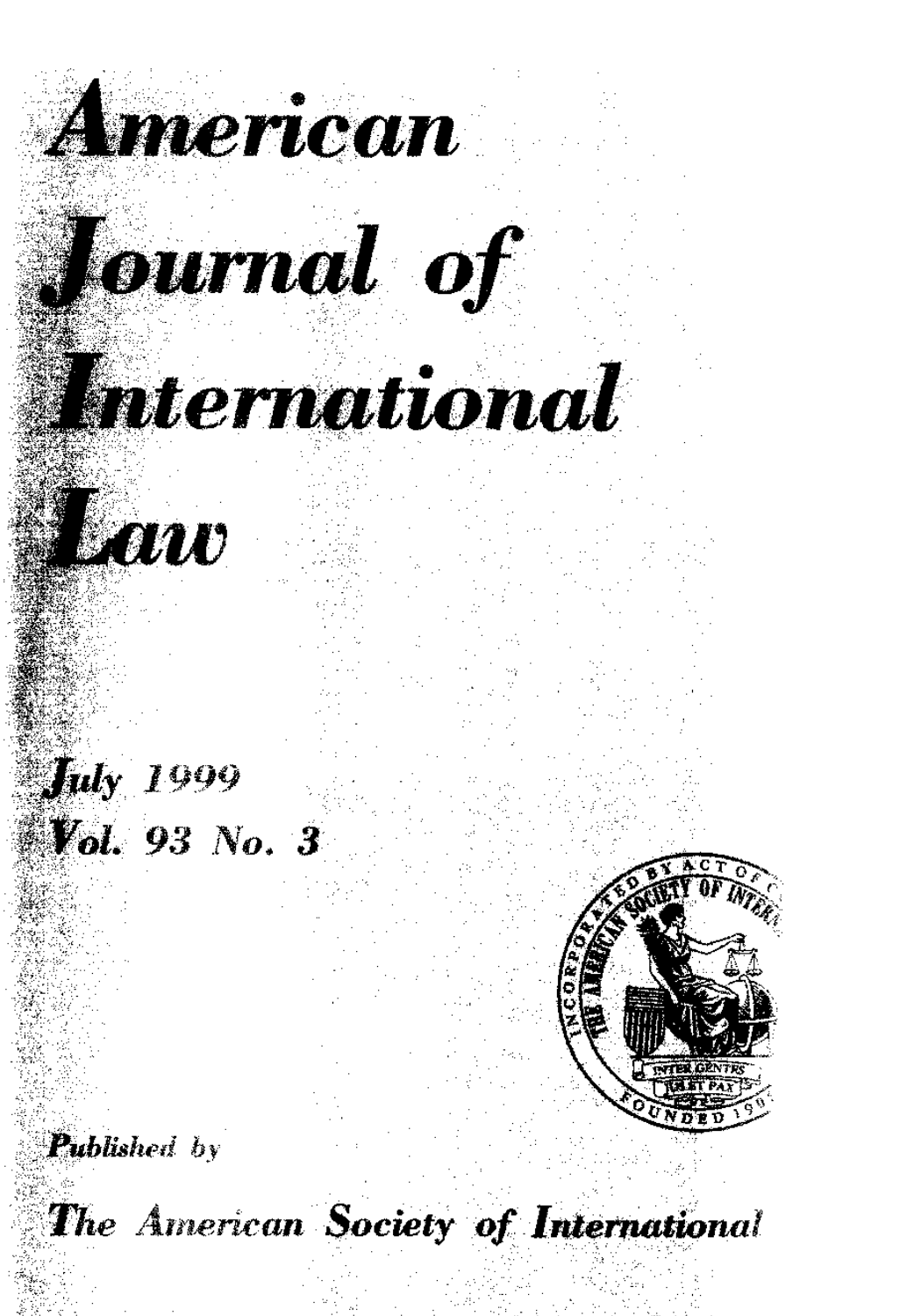## **AMERICAN JOURNAL OF INTERNATIONAL LAW**

## **|T0L. 93 July 1999 NO. 3**

**CONTENTS** 

PAGE

| <b>Contemporary Law of Superior Responsibility</b>                                                                                                                                                                                                                                                                                                                                                                                                                                     | Mas Bantekas                      | 573 |
|----------------------------------------------------------------------------------------------------------------------------------------------------------------------------------------------------------------------------------------------------------------------------------------------------------------------------------------------------------------------------------------------------------------------------------------------------------------------------------------|-----------------------------------|-----|
| Important issues arise from the doctrine of superior responsibility for violations<br>of international humanitarian law. Superiors should be deemed in authority and<br>responsible in situations of de facto control of civilian or military authority-<br>operational, tactical, or executive. A presumption of knowledge should exist for<br>subordinate criminal activity that is widespread and notorious. Consideration<br>should be given, furthermore, to a "duty to control." |                                   |     |
| Ihlí Legitimacy of International Governance: A Coming Challenge for                                                                                                                                                                                                                                                                                                                                                                                                                    |                                   |     |
| " *fllernational Environmental Law?                                                                                                                                                                                                                                                                                                                                                                                                                                                    | Daniel Bodansky                   | 596 |
| International responses to environmental problems will require institutions that<br>are stronger, more authoritative and internationally legitimate. The article notes<br>the absence of a cogent theory of international legitimacy and explores possible<br>sources in state consent, democracy, public participation and scientific expertise.                                                                                                                                      |                                   |     |
| <b>Sflitespondence</b>                                                                                                                                                                                                                                                                                                                                                                                                                                                                 |                                   | 625 |
| Soatemporar) Practice of the United States Relating to International Law                                                                                                                                                                                                                                                                                                                                                                                                               |                                   |     |
|                                                                                                                                                                                                                                                                                                                                                                                                                                                                                        | Edited by Sean D. Murphy          | 628 |
| emational Decisions                                                                                                                                                                                                                                                                                                                                                                                                                                                                    | Edited by Bernard H. Oxman        | 668 |
| <b>ie</b> Government of the State of Eritrea and the Government of the                                                                                                                                                                                                                                                                                                                                                                                                                 |                                   |     |
| Republic<br>of<br>Yemen<br>Award on sovereignty over disputed islands in the Red Sea                                                                                                                                                                                                                                                                                                                                                                                                   | W. Michael Reisman                |     |
| 'Matthews v. United Kingdom                                                                                                                                                                                                                                                                                                                                                                                                                                                            | Beate Rudolf                      |     |
| European Court of Human Rights judgment on right to vote for members of<br>European Parliament                                                                                                                                                                                                                                                                                                                                                                                         |                                   |     |
| tDorsch Consult Ingenieurgesellschaft mbH v. Council and Commission                                                                                                                                                                                                                                                                                                                                                                                                                    |                                   |     |
|                                                                                                                                                                                                                                                                                                                                                                                                                                                                                        | Juliane Kokott and Rainer Schblch |     |
| Decision by European Community Court of First Instance on Community<br>liability for commercial losses occasioned by embargo against Iraq                                                                                                                                                                                                                                                                                                                                              |                                   |     |
| ¿rare Pinochet                                                                                                                                                                                                                                                                                                                                                                                                                                                                         |                                   |     |
| Initiation of criminal proceedings against former President of Chile for offenses<br>while in office                                                                                                                                                                                                                                                                                                                                                                                   |                                   |     |
| Spanish National Court                                                                                                                                                                                                                                                                                                                                                                                                                                                                 |                                   |     |
| María del Carmen Márquez Carrasco and Joaquín Alcaide Fernández                                                                                                                                                                                                                                                                                                                                                                                                                        |                                   |     |
| French Tribunal de grande instance (Paris)                                                                                                                                                                                                                                                                                                                                                                                                                                             | Brigitte Stern                    |     |
| Belgian Tribunal of First Instance (Brussels)                                                                                                                                                                                                                                                                                                                                                                                                                                          | Luc Reydams                       |     |
| United Kingdom House of Lords: Regina v. Bow Street Stipendiary                                                                                                                                                                                                                                                                                                                                                                                                                        |                                   |     |
| Magistrate, ex parte Pinochet Ugarte<br>Spanish request for extradition                                                                                                                                                                                                                                                                                                                                                                                                                | Christine M. Chinkin              |     |